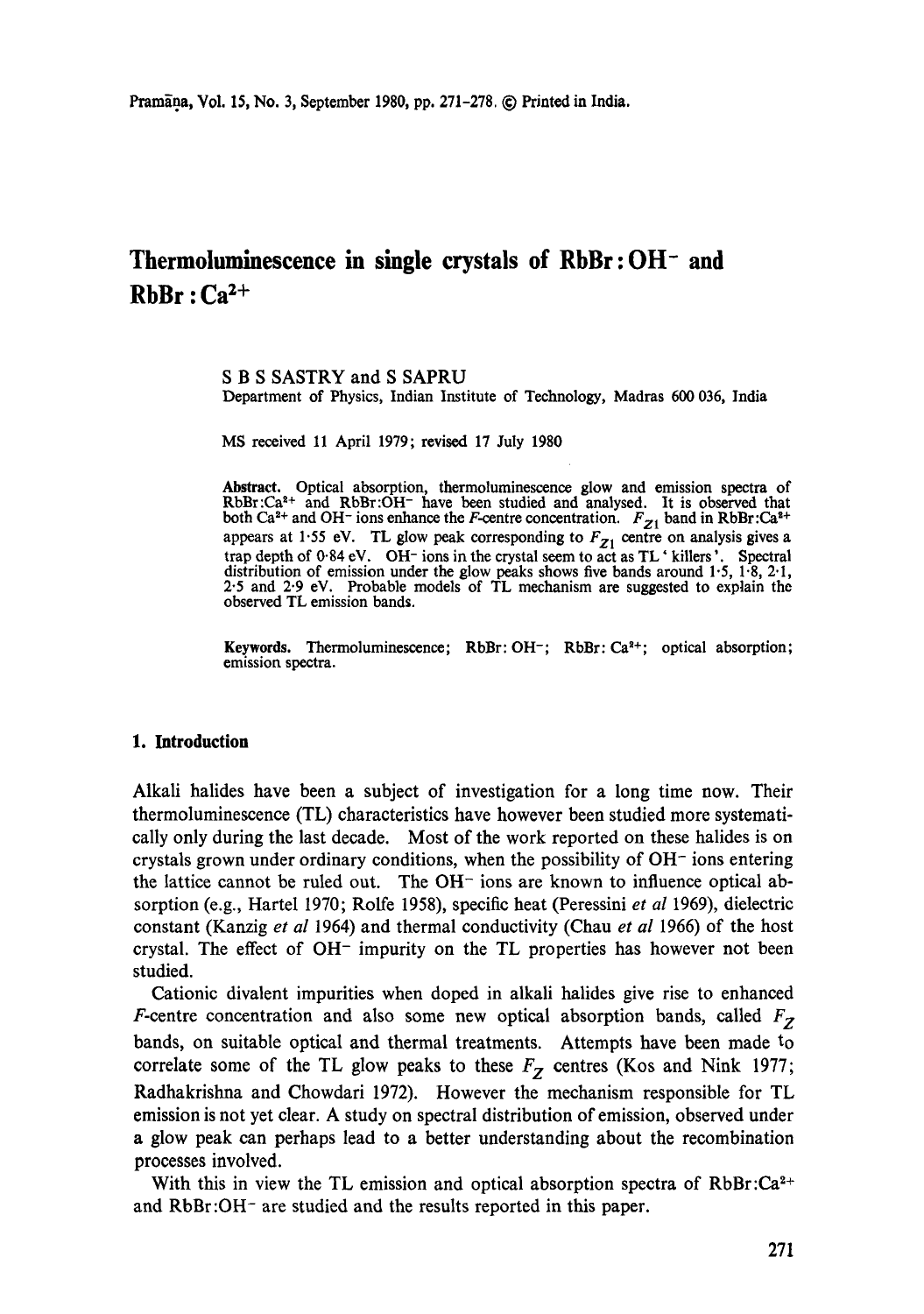#### **2. Experimental**

Single crystals of  $RbBr: Ca^{2+}$  were grown by Bridgmann technique with about 500 ppm of  $Ca^{2+}$  in our laboratory. The material used for growing these crystals was suprapure RbBr. Analar grade CaO was treated with concentrated HBr and converted to CaBr<sub>2</sub> and doped in the host material. (Even if analar grade CaO contains impurities of the order of 500 ppm the content of such impurities will be of the order of 1 ppm or less in  $RbBr:Ca^{2+}$  crystals. These can be assumed not to affect the properties drastically). Single crystals of suprapure RbBr and RbBr:OHgrown from melt in nitrogen atmosphere were kindly supplied by Prof. F W Felix of the Hahn-Meitner Institute, Berlin (West) and Dr. Rolfe of NRC, Canada. Before irradiation the samples were quenched from about 700 K to room temperature. Samples were irradiated by  $\gamma$ -rays from a <sup>60</sup>Co source (dose rate 0.34 MR/h). All the measurements were made after  $\gamma$ -irradiation of about one hour. The experimental set-up for recording TL glow and emission spectra was described earlier (Sastry and Sapru 1979). Optical absorption spectra were recorded on Cary-14R spectro photometer. TL parameters were determined by the total curve fitting method and emission spectra were analysed using a non-linear least square programme on the IBM 370/155 computer.

#### **3. Results and discussion**

#### *3.1 Thermohmlinescence*

Figure 1 shows the TL glow curves of undoped (curve a) and calcium doped (curve b) RbBr recorded with a heating rate of 120 K/min. A glow peak at 413 K is observed in addition to a small glow around 500 K in the doped samples in contrast



Figure 1. TL glow curves of  $\gamma$ -irradiated (a) RbBr 'suprapure'. (b) RbBr:Ca<sup>2+</sup> with a heating rate of 120 K/min,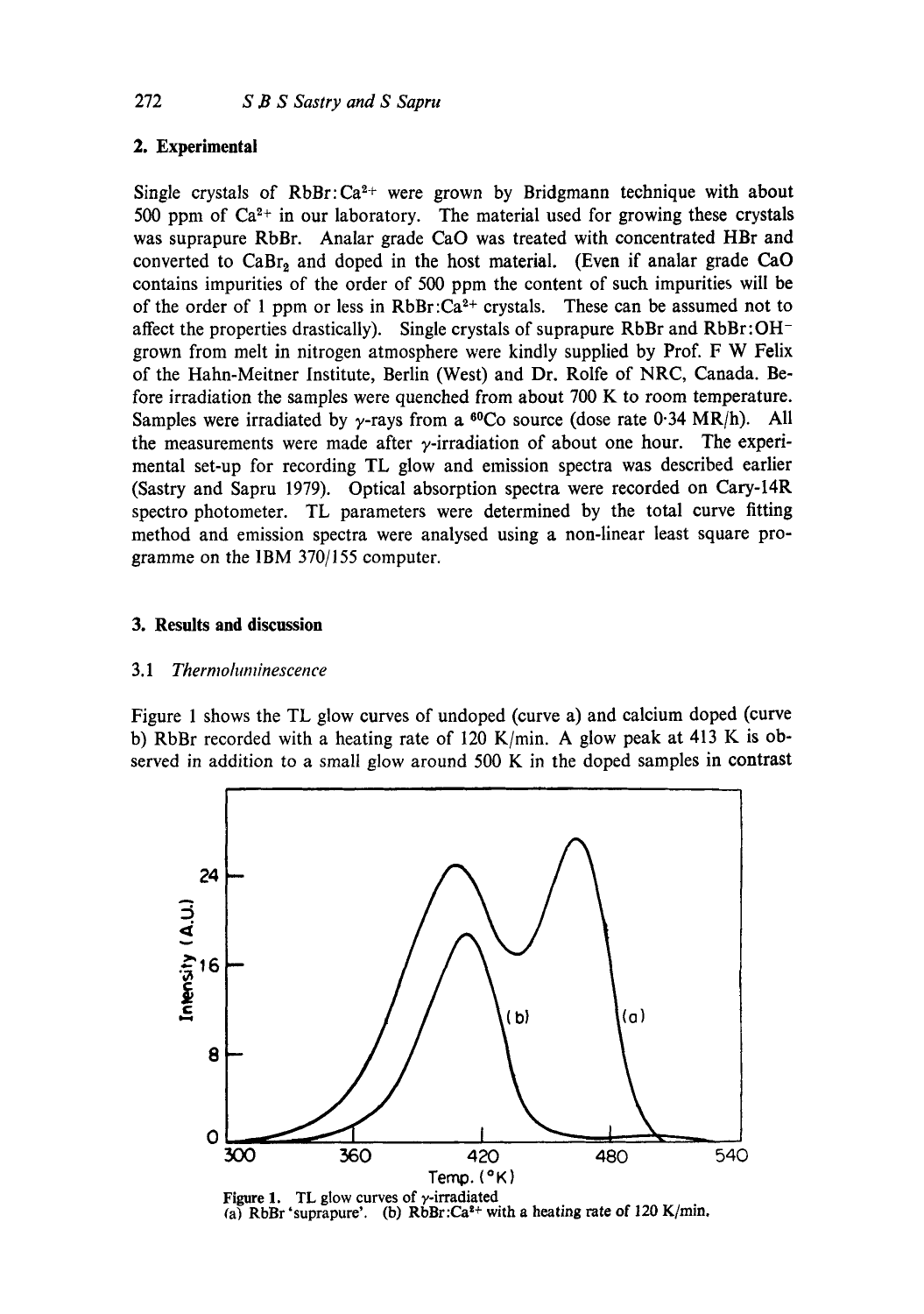to the two well-defined glow peaks at 405 and 465 K in the undoped samples. The integrated light output is also reduced in the doped samples, which contrasts with the observation in calcium doped RbCI crystals (Sastry and Sapru 1980a).

Figure 2 shows the effect of 'F-light' bleaching on the TL glow curve of the doped sample and the inset shows the normalised line shapes of the glow peaks. Table 1 gives the relevant parameters. It is found that on  $F$ -light bleaching the 413 K peak falls in intensity whereas a new glow peak appears at 366 K. The intensity of 366 K glow peak increases during the initial stages of bleaching and falls off on prolonged bleaching. This behaviour suggests that, on F-light bleaching, electrons get redistributed in which centres responsible for 413 K glow peak get depleted and some new centres responsible for 366 K peak get filled. Since the behaviour of 413 K



Figure 2. TL glow curves of RbBr:Ca<sup>2+</sup> with a heating rate of 120 K/min. (a) After  $\gamma$ -irradiation. (b)  $\gamma$ -irradiated and subsequently F-light bleached for 2 min. The broken lines show the analysis of curve b and inset shows the normalized line shapes of the glow peaks.

Table 1. TL parameters of RbBr: $Ca<sup>2+</sup>$  recorded with a heating rate of 120 K/mt.

|                  | Peak<br>temperature<br>K | Peak<br>intensity<br>A.U | Trap<br>depth<br>eV | Frequency<br>factor<br>$S(S^{-1})$ | Order of<br>kinetics |
|------------------|--------------------------|--------------------------|---------------------|------------------------------------|----------------------|
| Before           | 413                      | $18 - 85$                | 0.86                | $2.0 \times 10^9$                  |                      |
| Bleaching        | $500+$                   | 0.50                     |                     |                                    |                      |
| After            | 366                      | $11 - 40$                | 0.84                | $5.3 \times 10^{10}$               |                      |
| <b>Bleaching</b> | 413                      | $10-35$                  | $0 - 88$            | $6.5 \times 10^6$                  |                      |
|                  | $500+$                   | 0.40                     |                     |                                    |                      |

+The parameters of 500 K glow peak could not be determined in view of its very low intensity.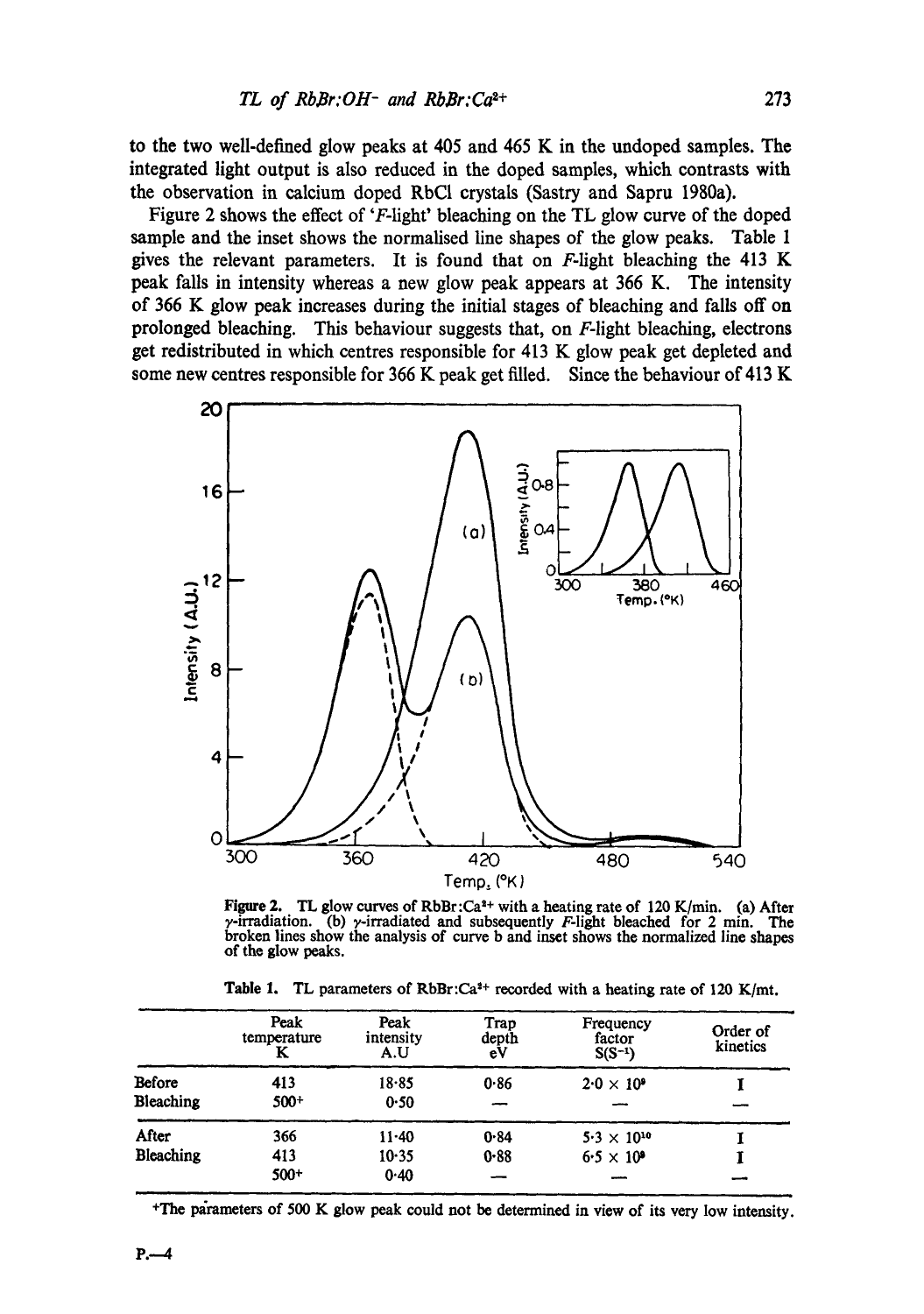glow peak under F-light bleaching is similar to the 465 K glow peak of the undoped sample (Sastry and Sapru 1979), this peak is attributed to the involvement of F-electrons.

#### 3.2 *Optical absorption*

Figure 3 shows the optical absorption spectra of  $RbBr:Ca<sup>3+</sup>$  after irradiation with respect to the unirradiated sample (curve a) and the effect of F-light bleaching (curve b). A broad absorption region is observed from 3.9 to 5-6 eV in addition to a sharp F-band at 1.78 eV. The V-centres reported in RbBr absorb around 4.35, 4.42 and 4.76 eV ( $V_4$ ,  $V_2$  and  $V_3$  centres respectively). The broad absorbtion indicates that all the V-centres may be present even at room temperature though with different intensities (Winter *et al* 1969).

On F-light bleaching the F-band intensity falls and so does the intensity in the region of V-bands. There is an increase in the absorption on the low energy wing of F-band, indicating the appearence of a new band. Inset of figure 3 shows the analysis of the bleached F-band region, wherein a band is clearly seen at 1-55 eV. This absorption band is identified to be  $F_{Z1}$  band, since alkaline earth and rare earth impurities are known to give rise to  $F_{Z1}$  band on F-light bleaching of an irradiated sample at such temperatures. The position of  $F_{Z1}$  band does not vary much with different impurities but depends on the host crystal.  $F_{Z1}$  band reported in RbBr doped with  $Sr^{2+}$  is located at 1.635 eV (Kenntner and Paus 1971).

If the optical absorption spectrum is recorded after thermally cleaning the 366 K



Figure 3. Optical absorption spectra of RbBr:Ca<sup>1+</sup> with respect to the uncoloured sample. (a)  $\gamma$ -irradiated. (b) Bleached with F-light for 2 min. Inset shows the resolution of curve 'b'.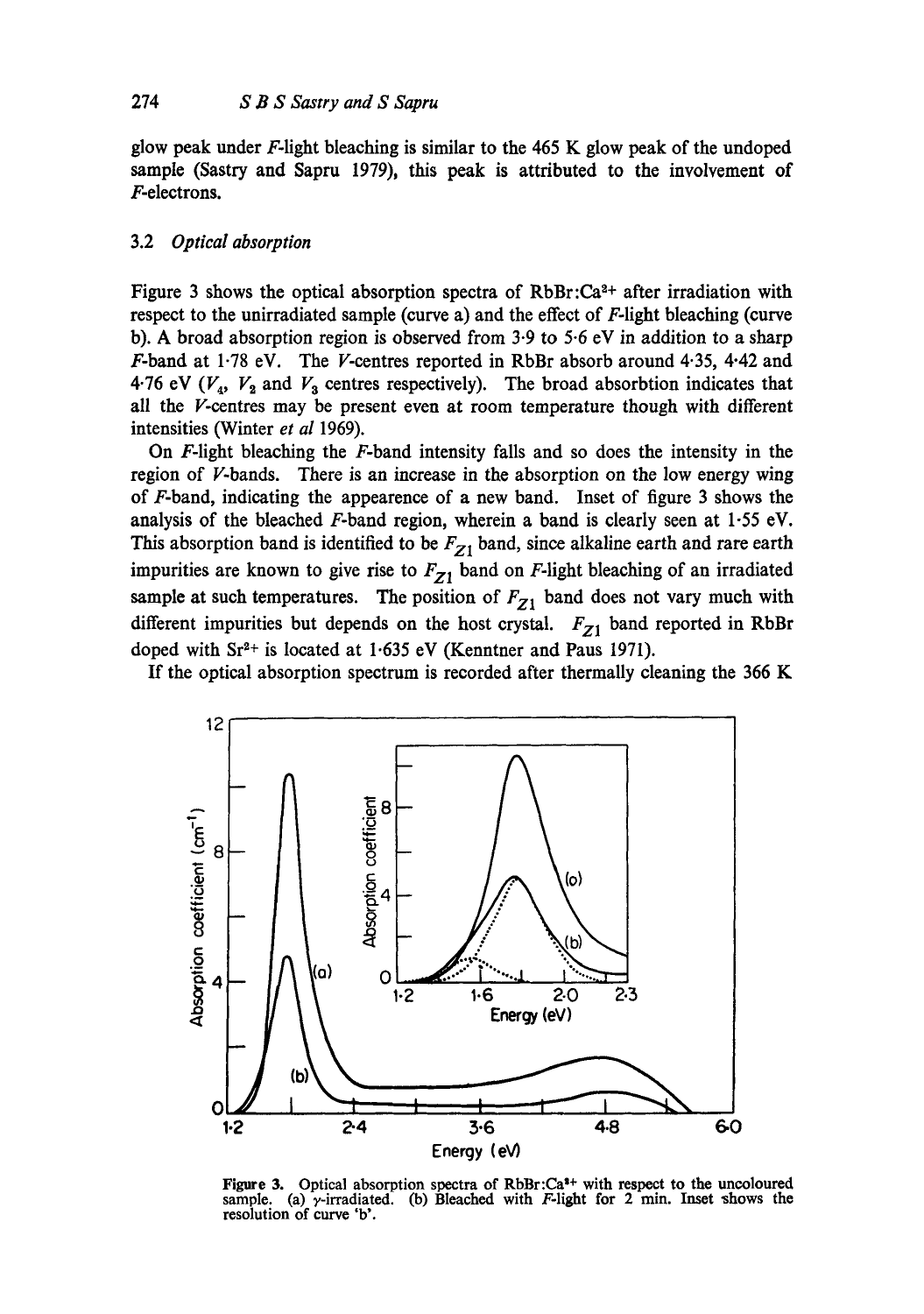glow peak, the absorption on the low energy wing of  $F$ -band does not appear. Thus the 366 K glow peak can be related to  $F_{Z1}$  centres.

The optical absorption spectra of undoped and doped samples are compared in figure 4. In the doped samples the intensity of  $F$ -band is higher as is expected due to the presence of charge compensating cationic vacancies (Ikeya *et al* 1966). There is an increase in the absorption region of  $V$ -bands.  $Ca^{2+}$  doping enhances the F-centres concentration and gives rise, at times, to Hayes-Nichols bands in the UV region (Hayes and Nichols 1960). An IR absorption spectrum taken on these samples showed a band though weak) around 3450 cm<sup>-1</sup>, characteristic of OH<sup>-1</sup> ions. This indicates that part of the increase in absorption in the UV region may be due to OH- ions as known from the work of Rolfe (1958) in some of the alkali halide crystals and more recently from the studies of Guckelsberger and Zelsmann (1979). Hayes-Nichols bands, which are normally observed below room temperature may not be contributing to the increased absorption in the UV region observed in this case. Thus there is enough evidence to show the presence of OH<sup>-</sup> ions in these crystals. It is not, however, possible to separate the contribution of  $V$ -bands and OH- bands because of the overlap of the very intense fundamental absorption of the crystal.

On first thought one fails to understand the cause of the suppressed TL intensity despite the enhanced F-centre concentration. However, OH<sup>-</sup> is suspected to be responsible for such an effect. In order to confirm this view KOH was deliberately doped in the crystal. Inset of figure 4 shows the  $F$ -bands of undoped,  $Ca^{2+}$  doped and OH- doped RbBr. Obviously, samples of RbBr:OH- show higher F-centre concentration. Since KOH was mixed with RbBr material to dope OH- ions one expects the F-centre enhancement to be due to  $OH^-$  ions and/or the involve-



**Figure 4.** Optical absorption spectra after  $\gamma$ -irradiation. (a) RbBr— suprapure' sample with respect to uncoloured sample. (b)  $RbBr:Ca<sup>2+</sup>$  with respect to uncoloured sample. Inset shows the  $F$ -band intensities of (a) Undoped RbBr (b)  $RbBr:OH^-$  (c)  $RbBr:Ca^{2+}$ .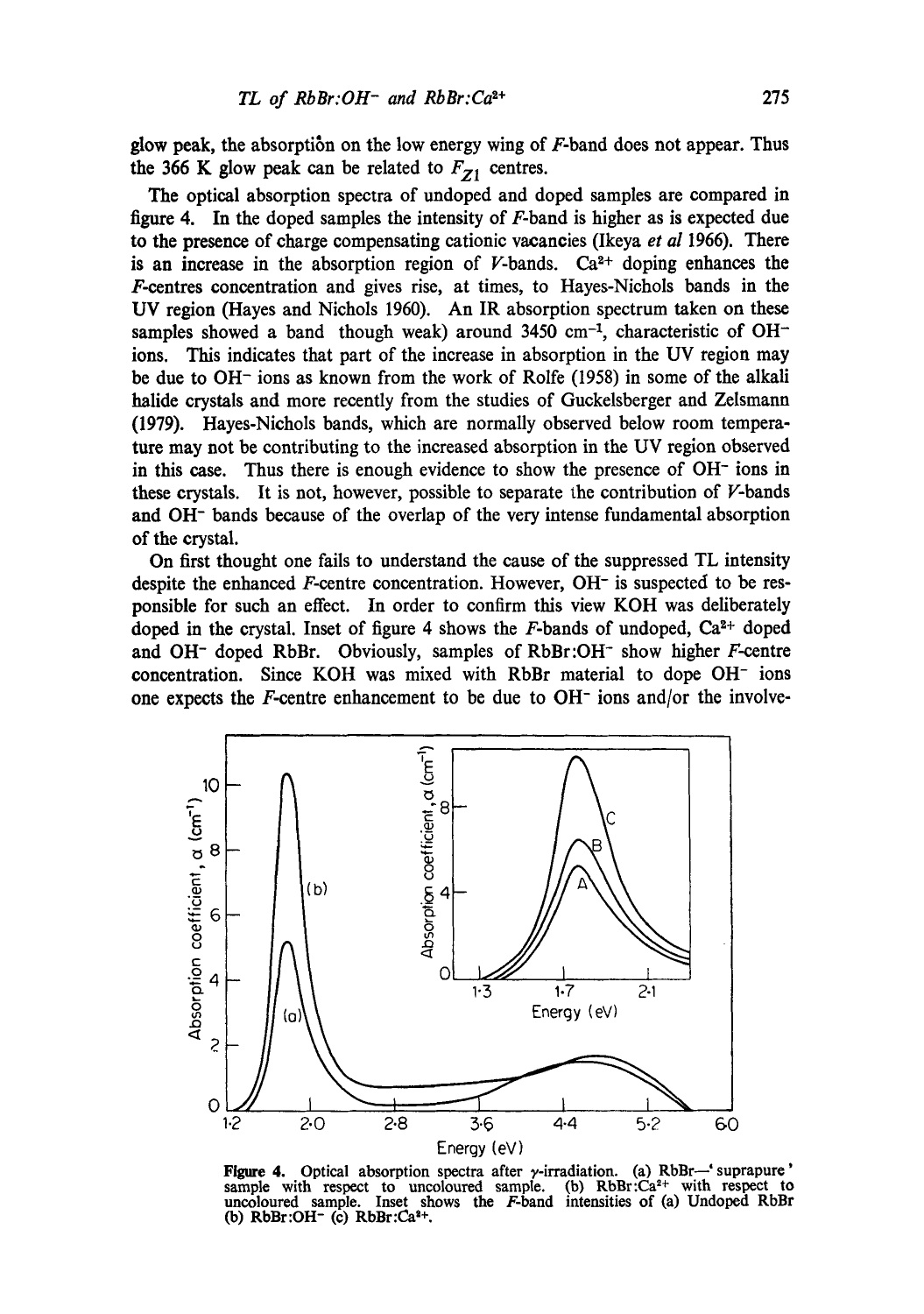ment of K<sup>+</sup> ions. If K<sup>+</sup> ions are involved then  $F_A(K)$  centres should be formed in the lattice.  $F_A$  centres in turn enhance the *F*-excited states (Lüty 1968). No  $F_A$ -centres or enhancement of F-excited states were observed in these samples. Even the undoped suprapure RbBr crystals did not show the presence of  $F_A$ -centres (Sastry and Sapru 1979). This is in contrast to the observation on suprapure RbC1 crystals where  $F_A$ -centres were observed both by TL and optical absorption techniques (Sastry and Sapru 1980d). Such a behaviour is expected because of the instability of F and other electron excess centres at and above room temperature which increases as one passes on from alkali flourides to iodides (Pooley 1966). In view of the absence of any evidence of the involvement of  $K<sup>+</sup>$  ions the enhancement of F-centre concentration is attributed to the presence of OH- ions in these samples.

These KOH doped samples did not show any TL even after much higher irradiation doses. Similar results were observed in RbCI doped with KOH (Sastry and Sapru 1980b). This clearly indicates that OH<sup>-</sup> acts as a TL poison. Normally most of the samples grown under ordinary conditions do contain some traces of OH- and as such one can say that TL results in such cases do not reveal the complete picture.

#### 3.3 *Thermoluminescence emission*

Figure 5 shows the TL emission spectra of  $RbBr : Ca^{2+}$ . On analysis we observe emission bands around 1.5, 1.8, 2.1, 2.5 and 2.9 eV. Four of these bands (1.5, 2.1, 2.5 and 2.9 eV) are very close to those found in the undoped samples and thus have to be due to the host crystal (Sastry and Sapru 1979). In addition to these emission bands, a weak band is observed around 1.8 eV in the calcium-doped sam-



Figure 5. TL emission spectra of RbBr:Ca<sup>2+</sup>. The broken lines show the analysis.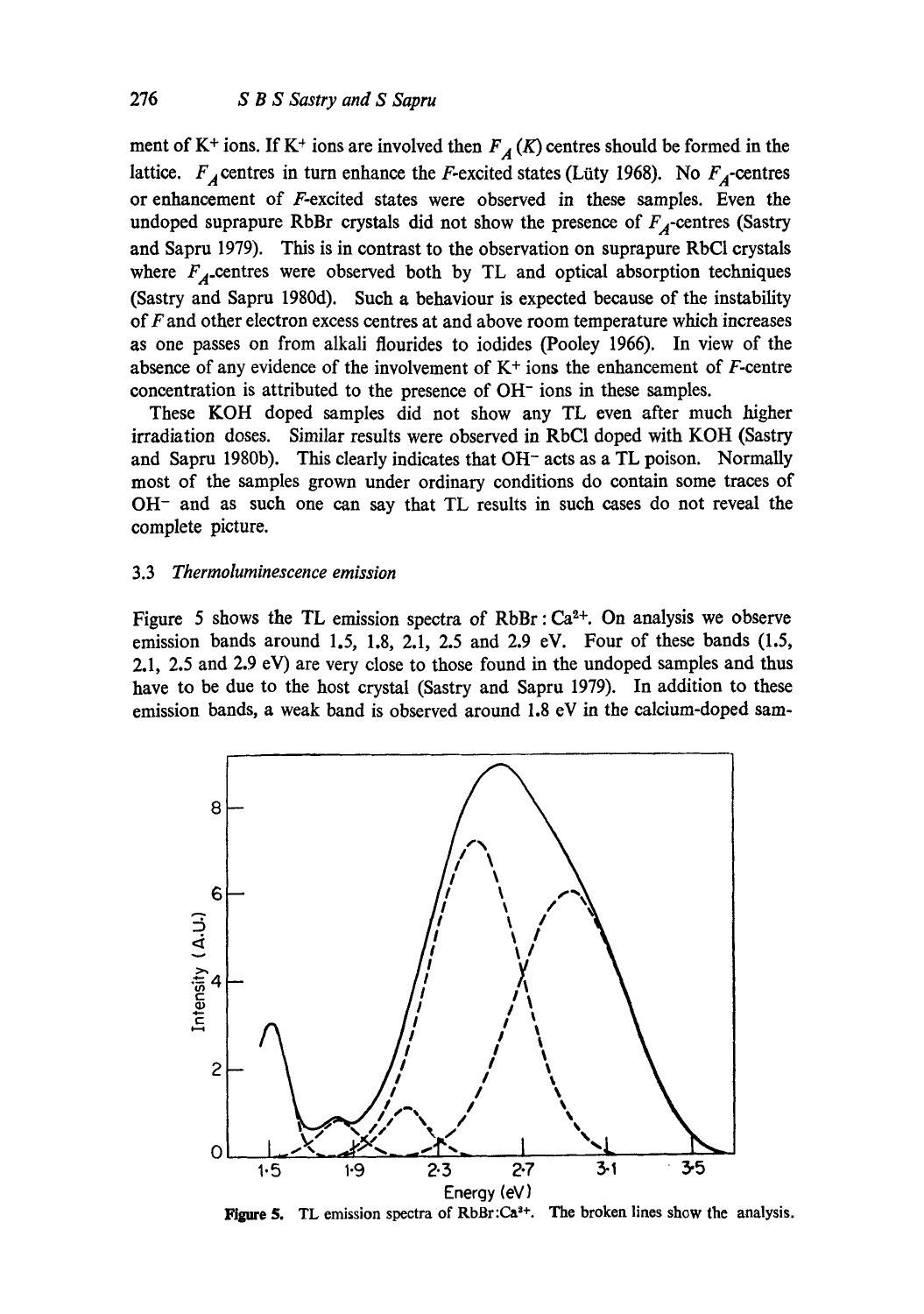ples. A similar band was observed in RbCl :  $Ca<sup>2+</sup>$  and was suggested to be due to the involvement of calcium (Sastry and Sapru 1980a). The present studies also indicate that 1.8 eV band may be due to the calcium involvement. This emission is observed under all the glow peaks suggesting that calcium ion may be acting as a recombination centre, in which case the process may be that an electron released during heating recombines with a calcium ion. If this is the case then  $Ca^{2+}$  should have become  $Ca<sup>3+</sup>$  on irradiation. This conversion requires about 50 eV energy. Much higher energies are however available in the ionizing radiations; thus the conversion can be envisaged. Some cases where ions like  $Sn^{2+}$  and  $Pb^{2+}$  do convert to higher valence states requiring about 40 and 32 eV energy respectively have been reported (Murin and Seregin 1970; Schoemaker and Kolopus 1970).

From our work on RbCl: Eu<sup>2+</sup> and RbBr: Eu<sup>2+</sup> systems we observed that Eu<sup>2+</sup> converts to Eu<sup> $3+$ </sup> and into Eu<sup> $4+$ </sup> ions as well on irradiation (Sastry and Sapru 1980c).

The ionic radii of Ca<sup>2+</sup> and Eu<sup>2+</sup> are close to each other (1.09 and 1.03Å respectively), offering perhaps a similar cross-section for the ionizing radiations. In the absence of any direct evidence (since calcium ions do not have any characteristic absorption bands), one can only tentatively suggest the conversion of  $Ca^{2+}$  to  $Ca^{3+}$ on irradiation and Ca<sup>3+</sup> acting as a recombination centre during a TL run.

The comparison between  $Ca^{2+}$  and  $Eu^{2+}$  ions from the results of our earlier work on similar systems (RbCl:  $Eu^{2+}$  and RbBr:  $Eu^{2+}$ ) cannot be really stretched too far as these ions belong to different categories. However, their presence in alkali halide crystals is known to lead to the formation of similar centres like  $F<sub>z</sub>$ -centres (Radhakrishna and Chowdari 1972), indicating a comparable behaviour.

Alternatively, one can think of  $Ca^{2+}$  converting to  $Ca^{+}$  on irradiation and regaining a hole on heating thereby emitting 1.8 eV energy. If such be the case then one should say that electrons and holes become mobile simultaneously during a TL run.

A tentative band model is proposed (figure 6) to indicate the TL processes in this system as in the case of other ionic crystals proposed earlier (Hagaseth 1972; Sastry and Sapru 1980a).

#### **4. Conclusions**

From these results we are led to the conclusion that if intrinsic TL properties of



Figure 6. Tentative energy level diagram for TL processes in  $RbBr:Ca<sup>2+</sup>$ .